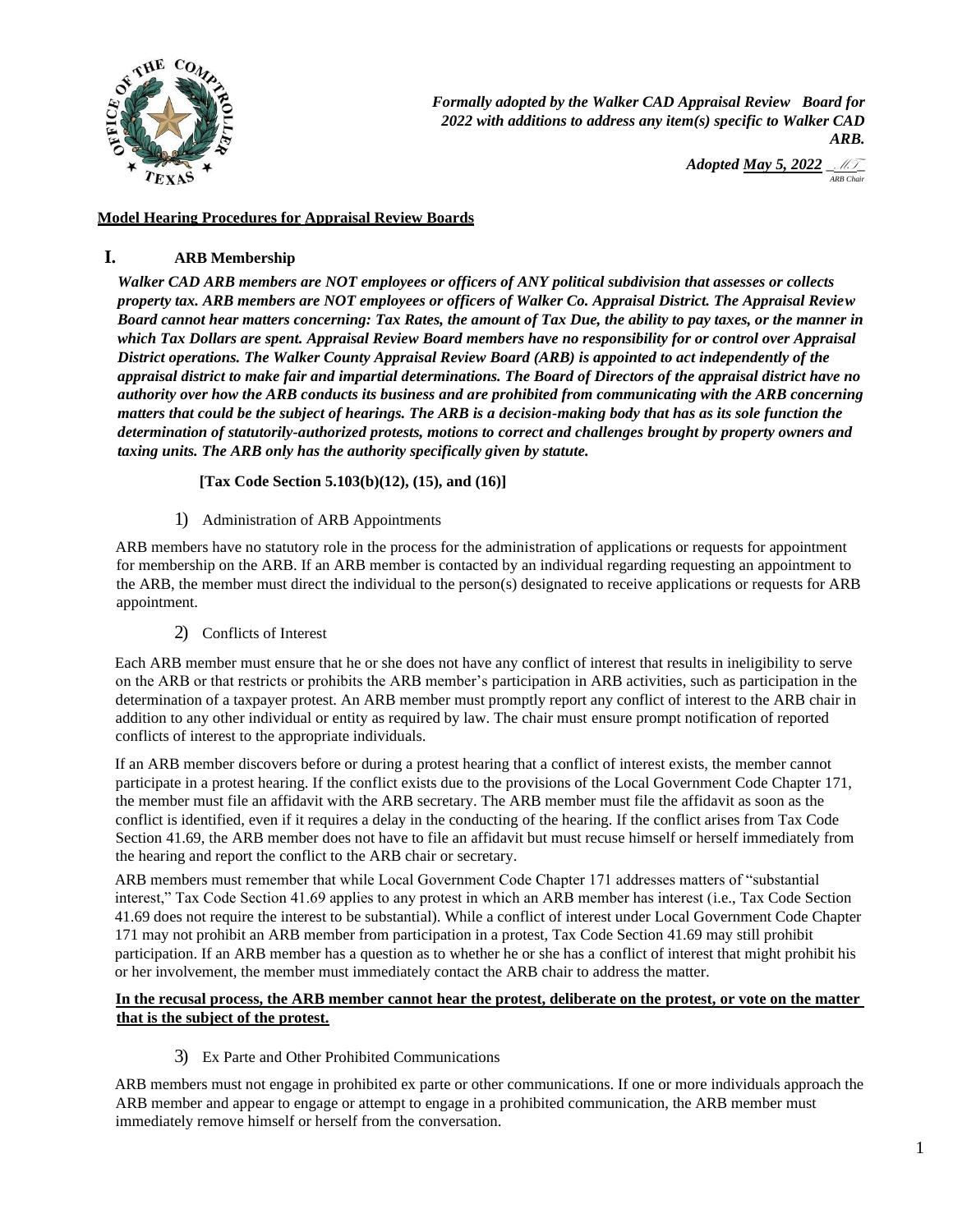# **II. ARB Duties**

# **[Tax Code Section 5.103(b) (1), (5), and (6)]**

1) Statutory Duties of an ARB

Each ARB member must ensure that he or she understands the statutory duties of the ARB and complies with all statutory requirements in performing statutory duties as an ARB member.

2) Notices Required under the Property Tax Code

Each ARB member must obtain and maintain familiarity with notices required under the Property Tax Code. If an ARB member believes that any required notice is not being provided or does not meet the requirements of applicable law, the ARB member must promptly notify the ARB chair. The ARB chair must investigate each report and take appropriate action to correct all verified problems.

3) Determination of Good Cause under Tax Code Section 41.44(b)

"Good cause" for filing late protests is not defined in Tax Code Section 41.44(b). Claims of good cause for late-filed protests must be carefully considered. The standards in making determinations of good cause under Tax Code Section 41.44(b) must be uniformly applied. The ARB should give due consideration to good cause claims in a manner that properly respects the rights of property owners and their agents while not undermining or contravening laws related to filing deadlines or the orderly and expeditious fulfillment of ARB duties.

# **III. ARB Hearings (formal hearings, not informal meetings between property owners and appraisal district staff)**

# **[Tax Code Section 5.103(b)(3), (4), (7), and (14)]**

1) Scheduling Hearings Generally

The ARB must schedule a hearing when a timely notice of protest is filed and, in doing so, the appraisal district can provide the ARB with clerical assistance.

A person leasing property who is contractually obligated to reimburse the property owner for taxes imposed on the property is entitled to protest before the ARB the appraised value of the property if the property owner does not file a protest relating to the property. Under Tax Code Section 41.413, the lessee can designate another person to act as an agent with the same authority and limitations as an agent designated under Tax Code Section 1.111. Designated agents have the same authority and are subject to the same limitations as agents designated by property owners.

2) Scheduling Hearings for Property Owners, Agents and Qualifying Lessees Pursuant to Tax Code

Section 41.66(i), the ARB must schedule hearing requests

filed by property owners or their designated agents under Tax Code Section

1.111 for a specific time and date. The ARB can schedule more than one protest hearing at the same time and date; however, the property owner or agent can

request to postpone a hearing if it is not started by an ARB panel or the full ARB **within two hours of the scheduled hearing time.** The postponement r**equest must contain the mailing address and email address of the person requesting the postponement**. The ARB must respond in writing or by email to the postponement request not later than the 7th day after the date of receipt of the request.

3) Scheduling Hearings for Multiple Accounts

If requested by a property owner or the designated agent, the ARB must schedule consecutive hearings on the same day on protests concerning up to 20 designated properties. The request must meet all requirements of Tax Code Section 41.66(j), including the required statement in boldfaced type: "request for same-day protest hearings." A property owner or designated agent can file more than one such request in the same tax year. Also pursuant to Tax Code Section 41.66(j), the ARB may schedule protest hearings concerning more than 20 properties filed by the same property owner or designated agent and may use different panels to conduct the hearings based on the ARB's customary scheduling. The ARB may follow the practices customarily used in the scheduling of hearings under Section 41.66(j).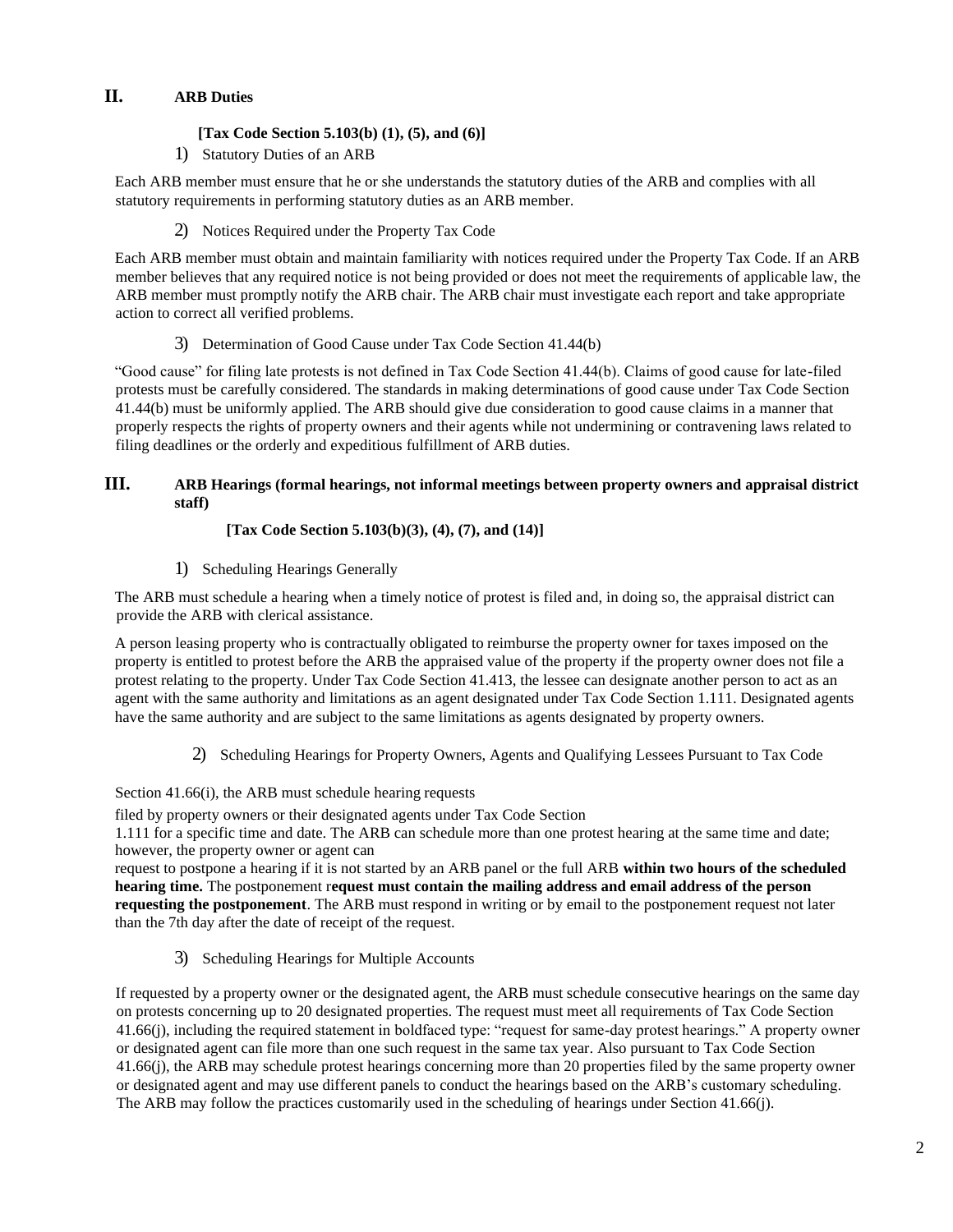### **4)** ARB Panel Assignments **[Tax Code Section 41.66 (k)(k-1) and 41.45(d) (d- 1)]**

Pursuant to Tax Code Section 41.66(k) and (k-1), if an ARB sits in panels as authorized by Tax Code Section 41.45(d) and (d-1), it must randomly assign protests. Except for panels established under Tax Code Section 6.425, the ARB, with or without clerical assistance from the appraisal district staff, may consider the property type or the protest grounds in order to assign the protest to a panel with members who have particular expertise.

Tax Code Section 41.45(b-4) allows a property owner to request that a single-member panel conduct the protest hearing. The property owner must submit the request not later than the 10th day before the hearing date in writing on the notice of protest or by a written submission. If the ARB does not accept the recommendations made by the singlepanel member, the ARB can determine the protest or refer it for rehearing to a single-member panel composed of someone who did not hear the original protest.

Tax Code Section 41.66(k-1) allows a property owner or agent to request a special ARB panel to hear a complex property protest if in a county with a population of one million or more. The owner or agent must consent to a special panel reassignment and may request a postponement if they disagree with the reassignment.

Once a protest is scheduled for a specific panel, the ARB cannot reassign it to another panel without the consent of the property owner or a designated agent. If the ARB reassigns a protest to another panel, the owner or designated agent may agree to the reassignment or request a postponement of the hearing. The ARB must postpone the hearing if requested in this situation. Pursuant to Tax Code Section 41.66(k), "[a] change of members of a panel because of a conflict of interest, illness, or inability to continue participating in hearings for the remainder of the day does not constitute reassignment of a protest to another panel."

# 5) Postponements Under Tax Code Section 41.45(e)

A property owner who is not represented by an agent under Tax Code Section 1.111 is entitled to one postponement of a hearing without showing cause. The property owner must request the postponement before the hearing date in writing, including by facsimile, email, telephone, or in-person to the ARB, an ARB panel, or the ARB chair. If the requested hearing postponement is scheduled to occur before the next regular meeting of the ARB, the chair or the chair's representative may act on the request for postponement without the necessity of action by the full ARB. Unless the postponed hearing date and time are agreed to by the ARB chair or the chair's representative, the property owner, and the chief appraiser, the ARB cannot postpone the hearing to a date less than five or more than 30 days after the date scheduled for the hearing when the postponement is sought.

Without limit, the ARB must postpone a hearing if the property owner or the designated agent shows good cause, as defined in Tax Code Section 41.45(e-2). The property owner or designated agent must request the postponement in writing, including by facsimile, email, telephone, or in-person to the ARB, an ARB panel, or the ARB chair. If the postponed hearing is rescheduled to occur before the next regular meeting of the ARB, the chair or the chair's representative can act on the postponement request without the necessity of action by the full ARB. Unless the postponed hearing date and time are agreed to by the ARB chair or the chair's representative, the property owner, and the chief appraiser, the ARB cannot postpone the hearing to a date less than five or more than 30 days after the date scheduled for the hearing when the postponement is sought.

Without limit, the ARB must postpone a hearing if the chief appraiser consents to the postponement. The chief appraiser must request the postponement in writing, including by facsimile, email, telephone, or in-person to the ARB, an ARB panel, or the ARB chair. If the postponed hearing is rescheduled to occur before the next regular meeting of the ARB, the chair or the chair's representative can act on the postponement request without the necessity of action by the full ARB. Unless the postponed hearing date and time are agreed to by the ARB chair or the chair's representative, the property owner, and the chief appraiser, the ARB cannot postpone a hearing to a date less than five or more than 30 days after the date scheduled for the hearing when the postponement is sought.

The postponement request must contain the mailing address and email address of the person requesting the postponement. The ARB must respond in writing or by email to the postponement request not later than the 7th day after the date of receipt of the request.

6) Postponements Under Tax Code Section 41.45(e-1)

A property owner or owner's agent who fails to appear at the hearing is entitled to a new hearing if the property owner or owner's agent file, not later than the fourth day after the date the hearing occurred, a written statement with the ARB showing good cause, as defined in Tax Code Section 41.45(e-2), for the failure to appear and requesting a new hearing.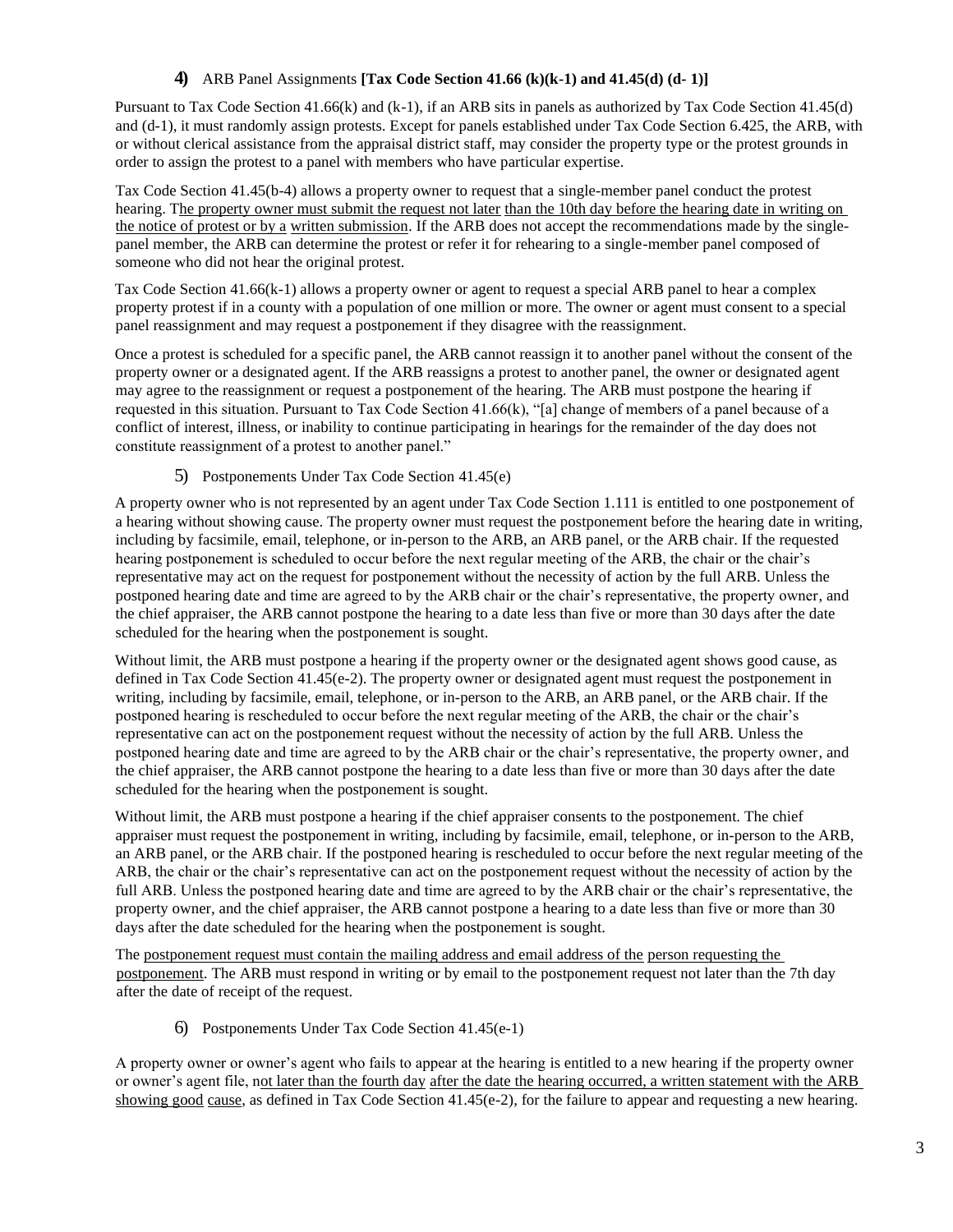The postponement request must contain the mailing address and email address of the person requesting the postponement. The ARB must respond in writing or by email to the postponement request not later than the 7th day after the date of receipt of the request.

### 7) Postponements Under Tax Code Section 41.45(g)

The ARB must postpone a hearing to a later date if:

- (1) the property owner or the owner's agent is also scheduled to appear at an ARB protest hearing in another appraisal district;
- (2) the other scheduled ARB protest hearing is scheduled to occur on the same date as the hearing set by this ARB;
- (3) the hearing notice delivered to the property owner or the owner's agent by the other ARB bears an earlier postmark than the hearing notice delivered by this ARB or, if the postmark date is identical, the property owner or agent has not requested a postponement of the other hearing; and
- (4) the property owner or the owner's agent includes with the postponement request a copy of the hearing notice delivered to the property owner or the owner's agent by the other ARB.
- 8) Postponements Under Tax Code Section 41.66(h)

The ARB must postpone a hearing (one time only) if the property owner or the designated agent requests additional time to prepare for the hearing and establishes that the chief appraiser failed to comply with Tax Code Section 41. 461.The postponement request must contain the mailing address and email address of the person requesting the postponement. The ARB must respond in writing or by email to the postponement request not later than the 7th day after the date of receipt of the request.

9) Postponements Under Tax Code Section 41.66(i)

The ARB must schedule protest hearings filed by property owners or their designated agents under Tax Code Section 1.111 for a specific time and date. The ARB can schedule more than one protest hearing at the same time and date; however, a property owner or agent can request to postpone a hearing if it is not started by an ARB panel or the full ARB within two hours of the scheduled hearing time. The postponement request must contain the mailing address and email address of the person requesting the postponement. The ARB must respond in writing or by email to the postponement request not later than the 7th day after the date of receipt of the request.

# 10) Postponements Under Tax Code Section 41.66(k)(k-1)

Once the ARB schedules a hearing by a specific panel, the ARB may not reassign it to another panel without the consent of the property owner or designated agent. If the ARB reassigns a protest to another panel, a property owner or designated agent may agree to reassignment or request a hearing postponement. The ARB must postpone the hearing on that request. A change of panel members because of a conflict of interest,

illness or inability to continue participating in hearings for the remainder of the day does not constitute panel reassignment.

A property owner or agent must consent to a special panel ARB hearing reassignment or request a postponement if they disagree with the reassignment. A change of special panel members because of a conflict of interest, illness, or inability to continue participating in hearings for the remainder of the day does not constitute a special panel hearing reassignment.

The postponement request must contain the mailing address and email address of the person requesting the postponement. The ARB must respond in writing or by email to the postponement request not later than the 7th day after the date of receipt of the request.

### **IV. Conduct of ARB Hearings (formal hearings, not informal meetings between property owners and appraisal district staff)**

**[Tax Code Section 5.103(b)(2), (9), and (10)]**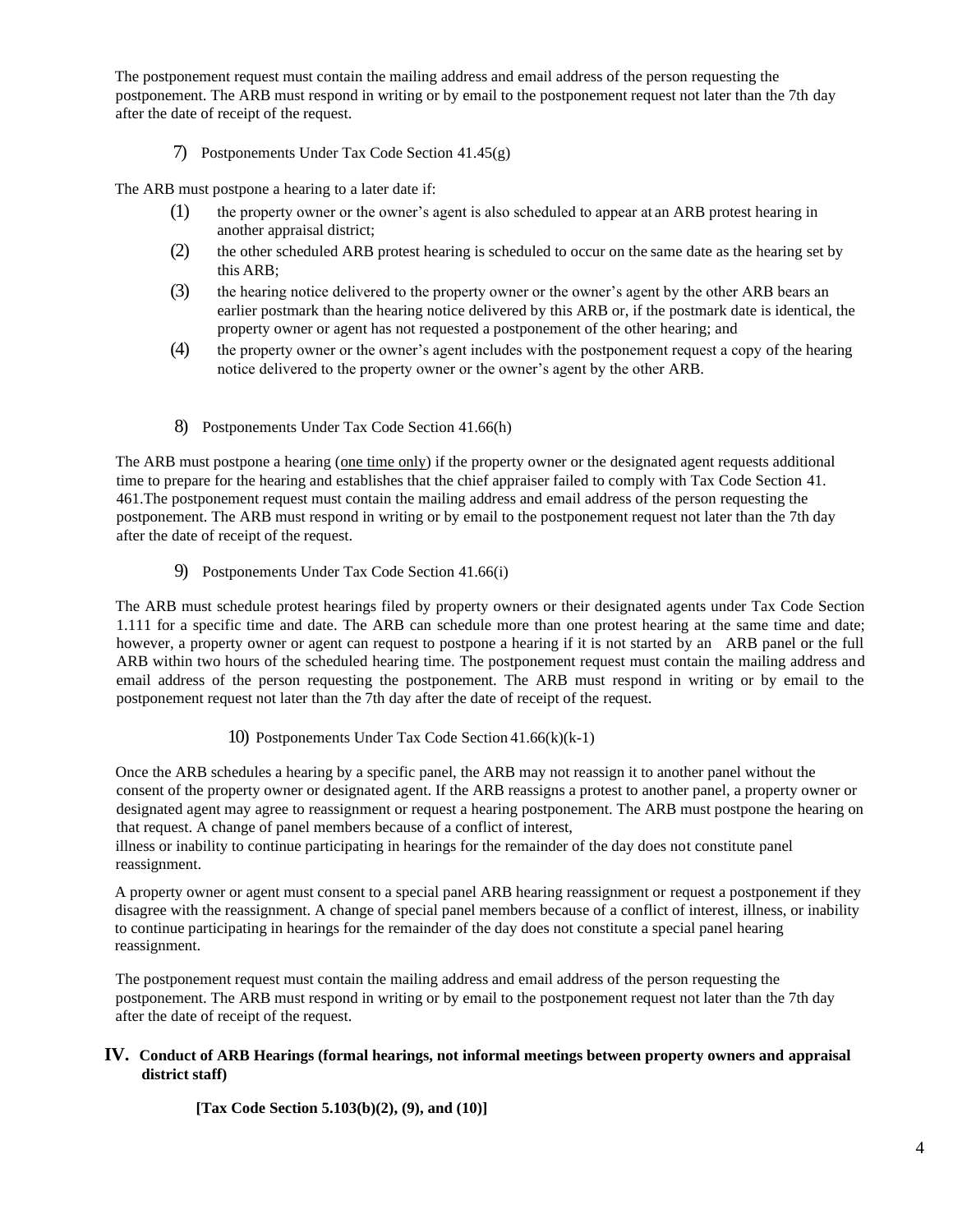1) Conducting Hearings Open to the Public

*The Walker CAD ARB will begin holding hearings typically in May or June and plan to convene weekly, alternating on Tuesdays & Thursdays, followed by Mondays, Wednesdays, & Fridays, with deviations to the typical schedule as deemed necessary by the ARB. The ARB will continue to meet until all taxpayer and taxing unit appeals timely filed have been heard. Evening or weekend hearing times will be available for protests as mandated by Sec. 41.71*

#### **This introductory statement must be read at the beginning of each hearing:**

"We are the appraisal review [board **or** panel *as applicable*] that will hear your protest today. We are not employees of the appraisal district. We are appointed to perform an independent review of your protest. You can complete a survey regarding your experience today *either electronically (URL to be provided upon request) or by completing a written copy provided upon request)*. **The survey is voluntary**. You also have the right to appeal our decision. We will provide the appeal information to you with our determination." **The ARB or ARB panel does not have to read the statement above if the owner or agent has previously appeared before the ARB, or any ARB panel for the ARB for that county that same day.**

*The Walker CAD ARB may not prohibit a party's right to offer evidence and argument. However, the ARB may enforce time limits and dictate the order of ARB hearings. To the extent possible, the parties will be advised in advance of any time limitations the ARB has determined to impose regarding the presentation of evidence and argument. The ARB will, schedule permitting, provide as much time as possible to each party to a hearing to fully present evidence and offer argument. The following are current time limits established by the Walker CAD ARB:*

- *• ARB Hearings are scheduled for a total of 15 minutes*
- ARB will allow the property owner 5-7 minutes to present relevant evidence and offer testimony
- *• ARB will allow CAD the same allotted 5-7 minutes to present relevant evidence and testimony*
- *• ARB may establish other time limits for hearings based on the size and complexity of the property at issue*

ARBs should conduct most protest hearings in the following order:

- a. Commence the hearing and announce the assigned protest number, property location, property owner, and other identifying information.
- b. Announce that, in accordance with Tax Code Section 41.45(h), the parties must provide all written and electronic material that has not been provided.
- c. State that the ARB members who are considering the protest have not communicated with anyone about the protest and have signed affidavits to that effect.
- d. Welcome the parties and remind them of the content of the hearing procedures, time limits for the hearing, and other relevant matters.
- e. Ask if any testifying witness holds a license or certificate from the Texas all Appraiser Licensing Board and if the witness is appearing in that capacity.
- f. Inform witnesses that they must give all testimony under oath and swear-in all witnesses who plan to testify.
- g. Ask the property owner to decide if he/she wishes to present his/her evidence and argument before or after the appraisal district.
- h. If the property owner or agent presents his/her case first, he/she will present evidence (documents and/or testimony). If witnesses are present, the property owner or agent can examine the witnesses as part of the presentation of evidence. At the end of the presentation, the property owner or agent must state an opinion of the property's value (if applicable).
- i. Next, the appraisal district representative may cross-examine the property owner, the agent or representative and/or witnesses.
- j. If the property owner or agent presented his/her case first, the appraisal district representative will present evidence (documents and/or testimony) next. If witnesses are present, the appraisal district representative can examine the witnesses as part of the presentation of evidence. At the end of the presentation, the appraisal district representative must state an opinion of the property's value (if applicable).
- k. Then, the property owner or agent can cross-examine the appraisal district representative and/or witnesses.
- l. The parties cannot examine or cross-examine the ARB members.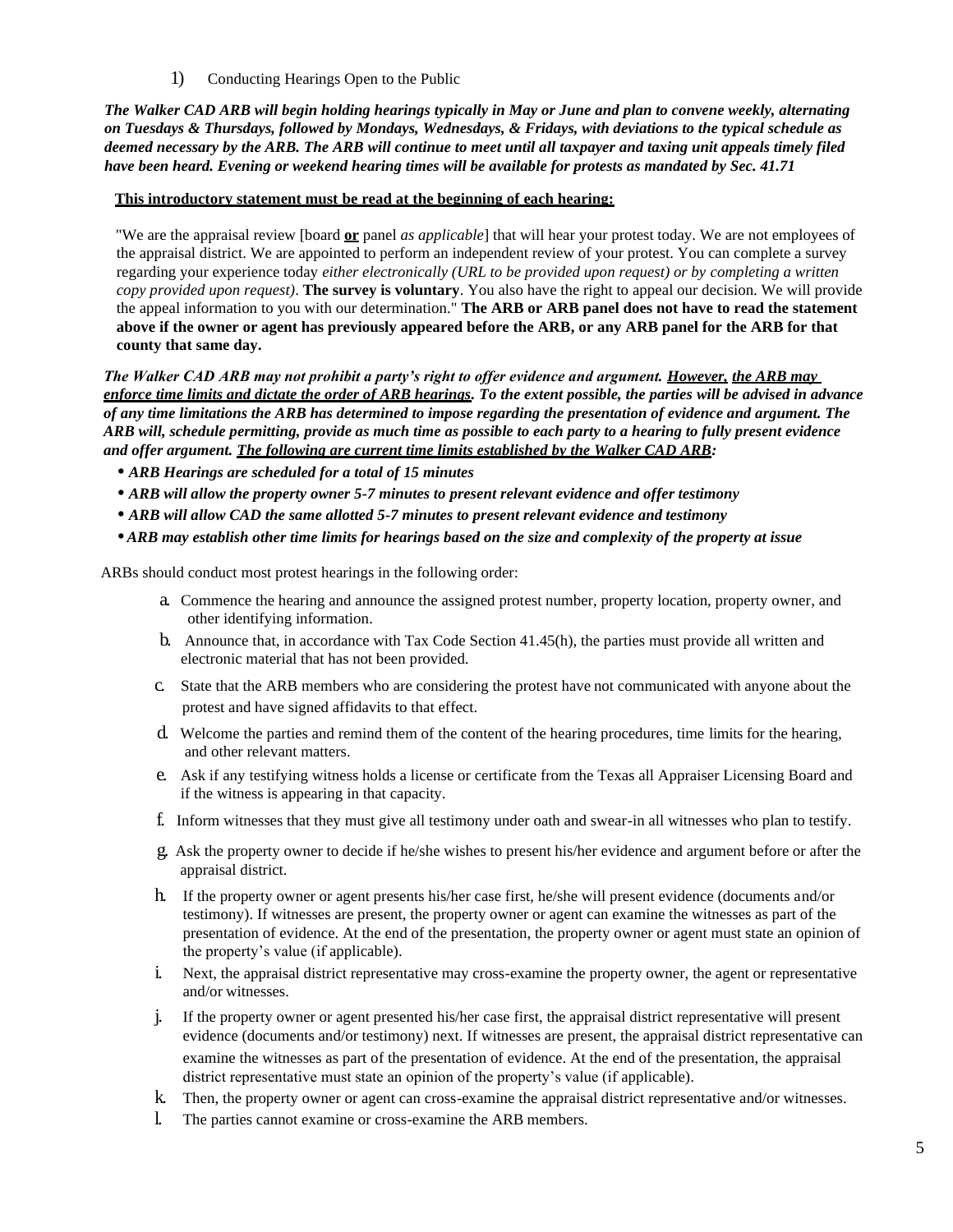- m. The party presenting its case first can offer rebuttal evidence (additional evidence to refute evidence presented by the other party).
- n. The other party can then offer rebuttal evidence.
- o. The party presenting its case first must make its closing argument and state theARB determination being sought.
- p. The party presenting its case second must make its closing argument and state theARB determination being sought.
- q. The ARB or panel chair must state that the hearing is closed.
- r. The ARB or panel must deliberate orally. No notes, text messages, or other forms ofwritten communication are permitted.
- s. The ARB or panel chairperson must ask for a separate motion for each matter that was the subject of the protest hearing. The motion should include the exact value or issue protested. The ARB must take a vote and a designated appraisal district staff person or ARB member must record it. The parties must make separate motions and the ARB must make separate determinations for each protested issue (i.e., excessive appraisal and unequal appraisal must have separate ARB motions and determinations). Single-member panels must make a recommendation on each motion submitted under protest; however, the ARB will ultimately accept the panel's determination, make its own determination on the protest, or refer the matter for rehearing to a single-member panel composed of someone who did not hear the original protest. Special panels appointed in certain counties must make a recommendation on each motion submitted under protest, however, the ARB will ultimately accept the panel's determination or refer the matter for rehearing to another special panel composed of members who did not hear the original protest. If ARB does not have at least three other special panel members available, the ARB may make the determination.
- t. Thank the parties for their participation and announce the ARB determination(s) and that an order determining protest will be sent by certified mail or email in counties with populations greater than 120,000 where property owners can submit a written request for email delivery of the notice of determination. Provide the property owner or agent documents indicating that the members of the board hearing the protest signed the required affidavit. *(Confirmation that affidavit(s) are on file in the ARB records is included on Walker CAD ARB determination letters).*

If the ARB members use computer screens during ARB hearings for reviewing evidence and other information, the ARB must make computer screens available to property owners and agents at the hearings to view the same information that is presented to the ARB members by the appraisal district staff. This requirement is met if the property owner or agent can see all information displayed on at least one computer screen in the hearing location (there is no requirement that the ARB provide the property owner or agent with a separate screen).

If a chief appraiser uses audiovisual equipment at a protest hearing, the appraisal office must provide equipment of the same general type, kind, and character for the use of the property owner or agent during the hearing. See section VI, Other Issues, for more information regarding audiovisual equipment requirements.

### **The property owner or agent and the appraisal district representative are prohibited from debating each other. The parties must direct all communications to the ARB members, except for examination or cross-examination during testimony of witnesses or parties testifying at the hearing.**

For taxing unit challenges, motions to correct appraisal records, protests regarding exemptions, or other matters that may be the subject of ARB hearings, the ARB should follow the order of conducting hearings above but may make exceptions for the type of hearing.

**Tax Code Section 41.68 and Comptroller Rule 9.803 require that the ARB keep records for each ARB proceeding. This includes the ARB retaining evidence offered or submitted by the parties as required by Tax Code Section 41.45 and Comptroller Rules 9.803 and 9.805. The ARB secretary is responsible for ensuring proper record keeping, maintenance and retention.** *(All evidence, including recorded testimony, is retained in accordance with Walker CAD Records Retention Policies).*

2) Conducting Hearings by Telephone or Videoconference Call

Tax Code Section 41.45(n) allows a property owner initiating a protest can offer evidence or argument by affidavit without physically appearing at the hearing. **Tax Code Section 41.45(b-1) requires a property owner to notify the ARB by written request not later than the 10th day before the date of the hearing if the property intends to**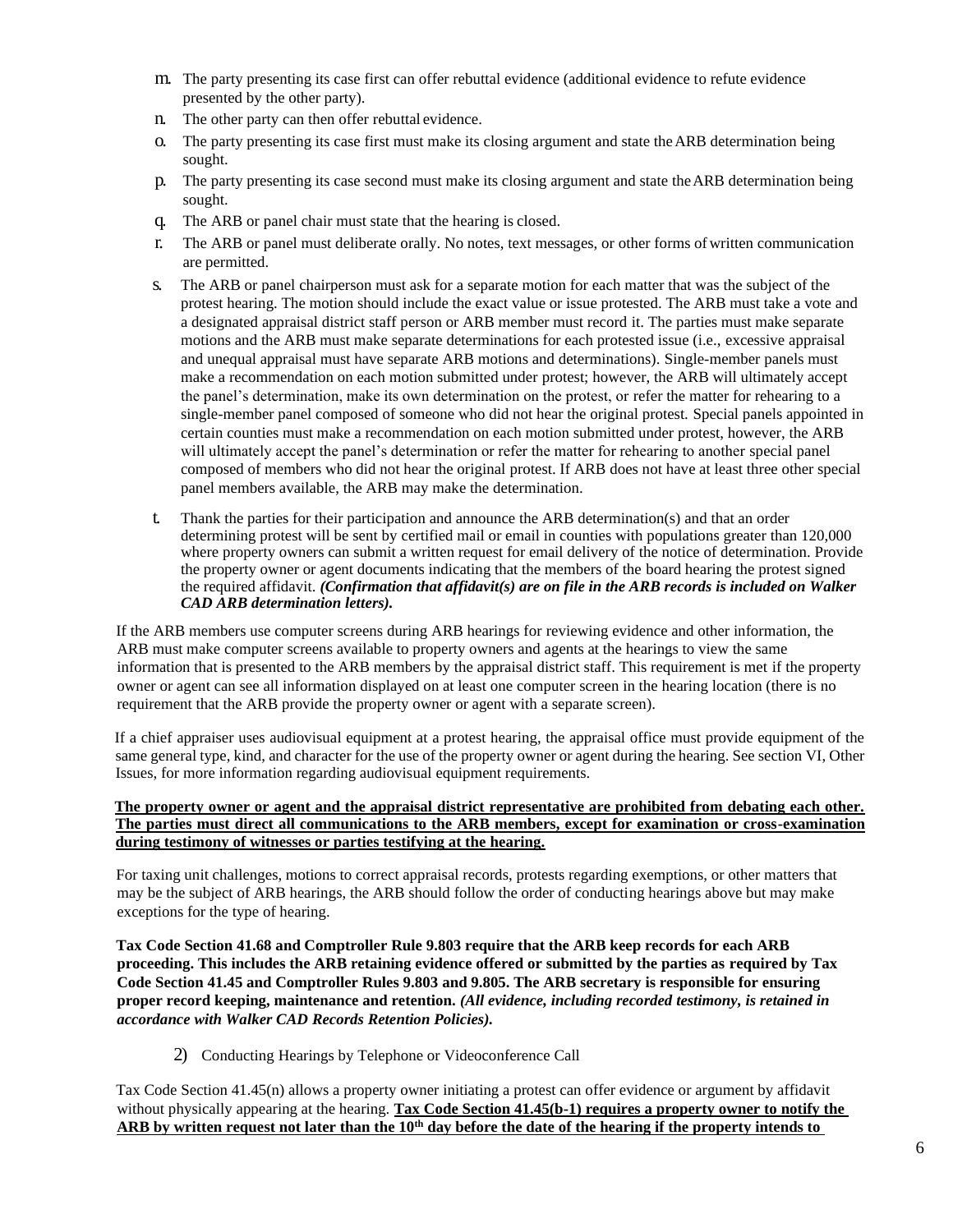**appear remotely.** To offer evidence or argument at a hearing conducted remotely, a property owner must submit a written affidavit of any evidence before the hearing begins. A property owner is responsible for providing access to a hearing conducted remotely to another person the owner invites to participate in the hearing. *(Texas Comptroller Affidavit form 50-283 may be used and can be found on the TX Comptroller's website).*

Tax Code Section 41. 45(b-2) requires the ARB to provide the telephone number for conducting the teleconference call or the URL address for conducting the videoconference (if offered in that county). The ARB must hold the hearing in a location with equipment that allows all ARB members and parties to the protest in attendance to hear and see the property owner's argument.

# **GUIDELINES FOR YOUR WALKER COUNTY APPRAISAL REVIEW BOARD ("ARB") TELECONFERENCE CALL**

- 1. A property owner initiating a protest is entitled to appear to offer evidence or argument. A property owner may offer evidence or argument **under the cover of an affidavit** (or unsworn declaration as provided in Texas Civil Practices and Remedies Code, Chapter 132.001) without personally appearing and may appear by telephone conference call to offer argument. **A property owner must submit an affidavit (or unsworn declaration**) **that includes any evidence for consideration, described by this subsection to the board hearing the protest before the board begins the hearing on the protest**. On receipt of an affidavit (or unsworn declaration), the board shall notify the chief appraiser. The chief appraiser may inspect the affidavit (or unsworn declaration) and is entitled to a copy on request. [Section 41.45(b).]
- 2**. Please call in promptly at the time identified on your NOTICE OF HEARING. If you do not call in at your scheduled time, the hearing might still be started by the ARB if an affidavit was submitted. If you have not called in before the ARB convenes the hearing, and if you have submitted the required affidavit (or unsworn declaration), the ARB will start and conduct the hearing as an appearance by Affidavit. You will not be entitled to a rescheduled hearing.**
- 3. **Please call using the following phone number: 936-295-0402**.
- 4. Be prepared to identify yourself and your case by reference to the (PID #; GEO #, Special PIN) listed in Step 2 of your NOTICE OF PROTEST.
- 5. Although the ARB will make every effort to convene your hearing as close to the scheduled time as possible, sometimes prior hearings run over. Until the ARB is available, you will need to wait on the phone line. **DO NOT HANG UP**. If you have to wait longer than 2 hours, you are entitled to a reschedule of the hearing.
- 6. When an administrator gets on the phone line to confirm that you are going to be transferred to the ARB, you must respond. If you do not respond, you will be placed on a short hold. After the short hold, the staff person will again check to see if you are on the line. If you do not respond on the 2nd call, it will be recorded on the ARB record that you did not respond to appear at the ARB teleconference hearing and the call will be disconnected. The hearing will proceed as if it is an appearance by Affidavit.
- 7. The ARB will conduct its hearings in accordance with its local procedures, a copy of which was provided with your NOTICE OF HEARING.
- 8. **If you are waiting for your hearing to start or already participating in an ARB teleconference hearing and your call is disconnected, it is your responsibility to call the phone number listed above and request to be reconnected to the hearing in progress by identifying the (PID #, GEO #, Special PIN).**
- 9. The hearing time will not be extended if the call is disconnected.
- 10. If you choose, you may include a 3rd party to participate in the teleconference hearing but only for the purpose of listening or offering argument. No new evidence or new information may be offered via the telephone. It is the Owner's responsibility to coordinate adding the 3rd party participant to the ARB teleconference hearing. Please do so before calling into the teleconference hearing as the hearing time will not be extended. The ARB will not coordinate 3- party conference calls.
- 11. **The evidence you intend to discuss must have been provided to the Appraisal District in advance of your hearing. It is STRONGLY RECOMMENDED that the Owner's evidence be clearly numbered or labeled so that the ARB members can quickly identify what document an Owner is referencing. The hearing time will not be extended if the ARB is unable to match the evidence with the material referenced during the Owner's arguments.**
- 12. **You are not allowed to present additional evidence during the hearing (for example, no sworn testimony offered over the phone). You are only allowed to make arguments related to the evidence that has already been**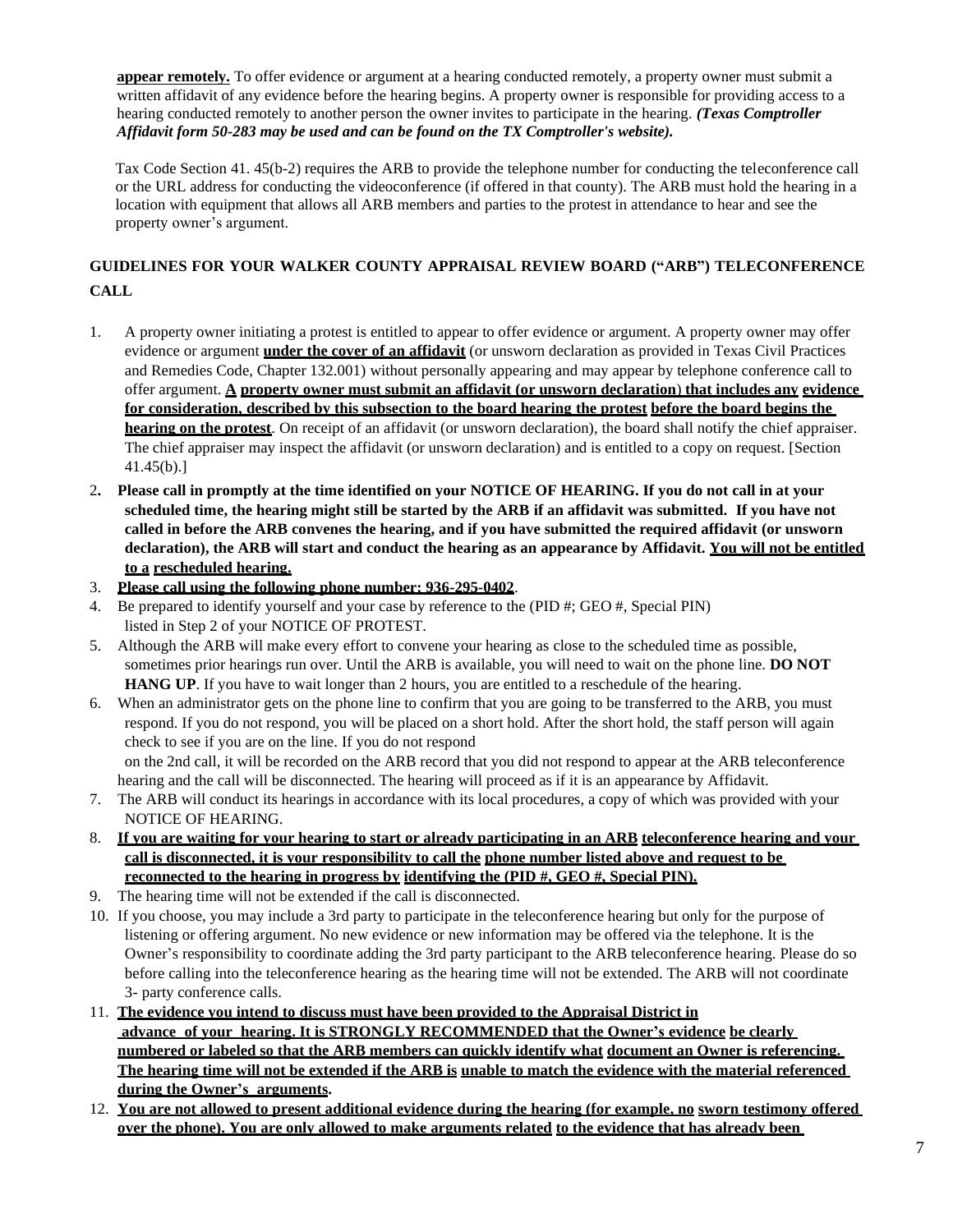# **provided**.

- 13. ARB reserves the right to limit the number of telephone conference hearings allowed for a single property owner &/or Agent.
	- 3) Conducting Hearings Closed to the Public [Tax Code Section 41.66(d), (d-1)]

The chief appraiser and the property owner must file a joint motion to request that a closed hearing due to intent to disclose proprietary or confidential information that will assist the ARB in determining the protest.

The ARB or panel chair must convene the hearing as an open meeting and then announce the closed meeting as permitted by Tax Code Section 41.66(d) and (d-1). Only the parties to the protest, their witnesses and the ARB members are permitted to stay in the hearing room. The ARB must follow the same order of proceedings as for hearings open to the public.

The ARB secretary must keep a separate tape recording or written summary of testimony for the closed meeting in accordance with Comptroller Rule 9.803, generally. The proprietary or confidential evidence presented at the hearing giving rise to the closed hearing is confidential according to Tax Code Section 22.27. The ARB must mark as "confidential" and maintain it as confidential in the ARB records for proper handling. At the conclusion of the hearing, the ARB panel must confirm with the parties that all proprietary and confidential information has been appropriately identified by the ARB. The ARB members must maintain the confidentiality of the information and disclose only as provided by law.

After deliberation, the ARB must reconvene in open meeting and vote or take final action on the protest deliberated in the closed meeting. The ARB and parties cannot mention proprietary or confidential information during the open meeting.

4) Right to Examine and Cross-Examine Witnesses or Other Parties

Tax Code Section 41.66(b) states that "each party to a hearing is entitled to offer evidence, examine or cross-examine witnesses or other parties, and present argument on the matters subject to the hearing." The ARB cannot prohibit this entitlement in any way; however, **it may enforce time limits and dictate the order of ARB hearings for** witness examination and cross-examination. To the extent possible, the ARB should advise the parties in advance of any time limitations that the ARB intends to impose regarding the presentation of evidence.

5) Party's Right to Appear by an Agent

A person leasing property who is contractually obligated to reimburse the property owner for taxes imposed on the property can file a protest if the property owner does not and to designate, under Tax Code Section 41.413, another person to act as his/her agent with the same authority and limitations as an agent designated under Tax Code Section 1.111.

# **V. Evidence Considerations**

### **[Tax Code Section 5.103(8), (11), and (13)]**

1) A Party's Right to Offer Evidence and Argument

The ARB cannot prohibit a party's right to offer evidence and argument **but may enforce time limits and dictate the order of ARB hearings**. To the extent possible, the ARB should advise the parties in advance of any time limitations the ARB intends to impose regarding the presentation of evidence and argument. The ARB should, schedule permitting, provide as much time as possible to each party to a hearing to fully present evidence and offer argument. *Walker CAD ARB has adopted time limits and is addressed in Sec. IV of this document.*

2) Prohibition of Consideration of Information Not Provided at the ARB Hearing **[Tax Code Section 41.66(e)]**

In a protest hearing, the ARB cannot consider any appraisal district information on a protest that was not presented to the ARB during the protest hearing. In order for the ARB to consider any appraisal district record (i.e., appraisal roll history, appraisal cards), one of the parties must present it as evidence (e.g., chief appraiser, appraisal district representative, property owner, agent, or witness) at the protest hearing.

3) Exclusion of Evidence Required by Tax Code Section 41.67(d), (e)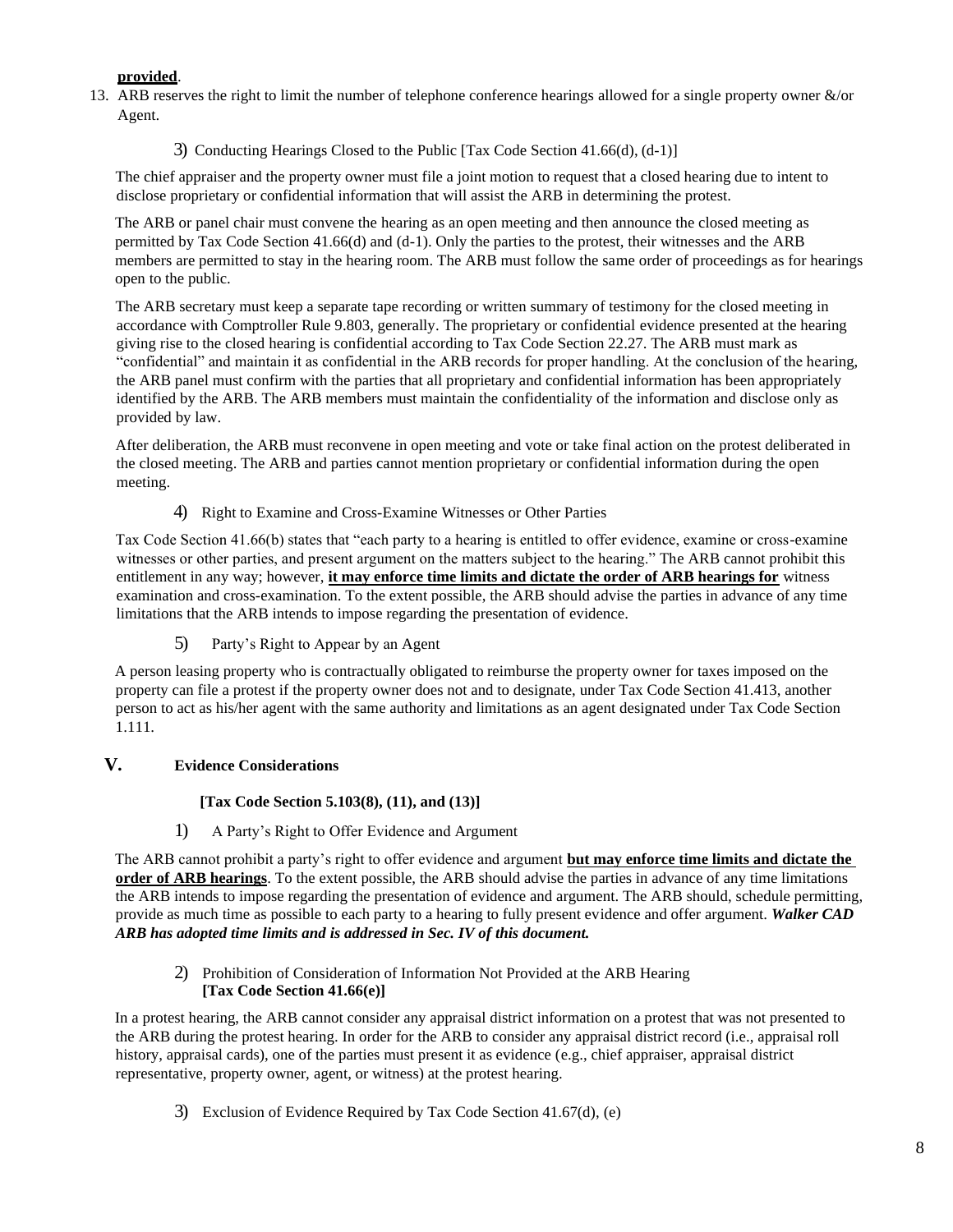If it is established during a protest hearing that the protesting party previously requested information under Tax Code Section 41.461 and that the opposing party did not deliver the information to the protesting party at least 14 days before the scheduled or postponed hearing, the opposing party cannot use or offer the requested information not made available in any form as evidence in the hearing. The ARB must exclude evidence under Tax Code Section 41.67(d) only if evidence presented at the hearing establishes that:

- 1) the information sought to be excluded as evidence was not delivered at least 14 days before the hearing; and
- 2) the information sought to be excluded as evidence was previously requested by the protesting party.

Tax Code Section 41.67(e) prohibits the chief appraiser from offering evidence at a hearing in support of a modification or denial of an exemption or application unless:

- 1) the chief appraiser provided the reasoning for the modification or denial to the property owner in writing no later than the 14th day before the hearing date; and
- 2) evidence establishes that the additional reason was not known by the chief appraiser at the time the chief appraiser delivered the original notice of modification or denial.

# **VI. Other Issues**

### **[Tax Code Section 5.103(17)]**

1) Compliance with the Law, Integrity, and Impartiality

ARB members must comply with the law and always act in a manner that promotes public confidence in the integrity and impartiality of the ARB.

2) Patience and Courtesy

ARB members must be patient, dignified and courteous to parties appearing before the ARB.

3) Bias or Prejudice

ARB members must perform their ARB duties without bias or prejudice.

4) Confidential Information

ARB members must not disclose or use confidential information acquired in the performance of ARB duties for any purpose unrelated to ARB duties.

5) Required Contents That Vary By ARB

ARB model hearing procedures must comply with Comptroller Rule 9.805 concerning ARB evidence exchange and retention and audiovisual equipment requirements. The rule requires that ARB procedures include specific items that may vary by ARB. The rule addresses:

- the manner and form, including security requirements, in which a person must provide the other party with evidentiary materials the person intends to offer or submit to the ARB for consideration at the hearing on a small, portable, electronic device;
- how to retain the evidence as part of the ARB's hearing record; and
- the audiovisual equipment provided by an appraisal district, if any, for use by a property owner or the property owner's agent.

This section of the ARB's hearing procedures must address each item required in Comptroller Rule 9.805.

January 1, 2022 Property Tax Assistance Division Texas Comptroller of Public Accounts

Comptroller Rule 9.805 (Texas Administrative Code) Local Application /Requirements for Walker CAD ARB

a. Exchange of evidence. Before or immediately after an appraisal review board hearing begins, the appraisal district and the property owner or the owner's agent shall each provide the other party with a duplicated set of the evidentiary materials the person intends to offer or submit to the appraisal review board for consideration at the hearing. One set of these materials is to be exchanged with and retained by the other party, **and another set of these materials is to be provided to and retained by the appraisal review board as evidence for its records as required under §9.803 of this title (relating to Requirements for Appraisal Review Board Records). The duplicated material sets shall be produced in either paper or electronic form.**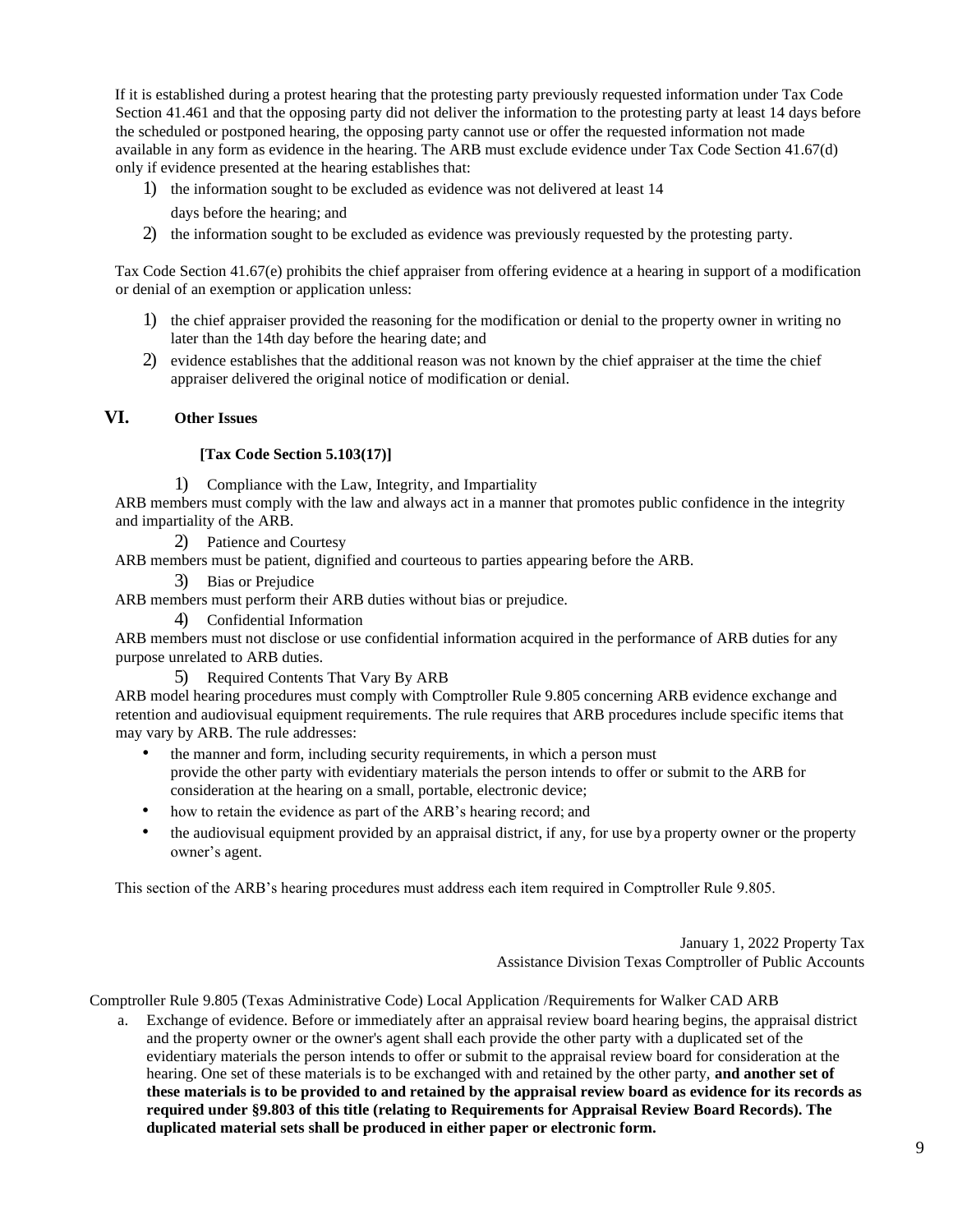- *i. Walker CAD ARB may offer assistance, to copy paper evidence in an instance where the protesting party failed to bring duplicates for the CAD staff and ARB records.*
- *ii. Copies may incur a charge of \$0.10 per page*
- *iii. Copy equipment can accommodate Letter, Legal or Ledger size documents*
- *iv. Walker CAD does not offer assistance to copy Electronic (USB compatible zip drive) evidence.*
- b. Evidentiary materials on a portable electronic device. Evidentiary materials produced on a portable electronic device shall be saved in a file format type and downloaded to a small, portable, electronic device. The file format type and small, portable, electronic device must be considered generally accepted technology and must be suitable for retention by the recipient. For security purposes, the electronic files on devices produced pursuant to this section shall be capable of being scanned or reviewed for the presence of any malicious software or computer viruses before acceptance by or exposure to the recipient's computer system.
	- *i. Walker CAD ARB will provide a PC or Laptop for ARB proceedings equipped to access a USB zip/thumb drive.*
	- *ii. Evidence submitted for presentation using Walker CAD ARB audio/visual equipment should be saved to a portable drive often referred to as a "flash drive," a "zip drive" or a "thumb drive" and must be USB port compatible.*
	- *iii. Electronic files must be saved in a manner that allows a security scan by the current security software utilized by the Walker CAD ARB. Due to ever-changing security threats, security software is subject to change. It is the responsibility of the individual to confirm the USB drive is not protected and will not prevent a security scan.*
- c. Electronic file format types and devices. The appraisal review board shall determine the types of file formats and devices which meet the requirements of subsection (b) of this section and specify the types of file formats and devices in the appraisal review board hearing procedures. Examples of file format types that may be considered acceptable include but are not limited to the Adobe portable document format (PDF); Microsoft Word, typically used for text documents; Microsoft Excel, typically used for spreadsheets and tables; Microsoft PowerPoint, typically used for presentations or slideshows; and JPEG (.jpg or .jpeg) for photographs. Examples of the general types of small, portable, electronic devices suitable for retention by the recipient that may be considered acceptable include but are not limited to USB flash drives (i.e., thumb or jump drives, USB, or memory sticks), and compact discs (i.e., CDs, DVDs) with various characteristics. The appraisal district and the property owner or the owner's agent may agree to exchange evidence in a manner other than provided in appraisal review board hearing procedures so long as a copy of the evidence may be retained in the records of the appraisal review board and satisfies the requirements of subsection (a) of this section.
	- *i. Evidence saved to an approved electronic device as described in subsection b of this section must be saved as, or compatible with Microsoft Office Suite (Word, Excel, PowerPoint), Adobe PDF, or in JPEG (.jpg or jpeg) format to ensure compatibility with Walker CAD ARB software installed on provided equipment.*
	- *ii. As stated in subsection a of this section, Walker CAD ARB must retain a copy of the device and the individual is responsible for providing said copy.*
- d. Audiovisual equipment requirements. If the appraisal district uses audiovisual equipment at appraisal review board hearings, the appraisal district shall make available this same equipment or audiovisual equipment of the same general type, kind, and character for use at the hearing by the property owner or the owner's agent. The equipment made available shall be capable of reading and accepting the same types of file formats and devices the appraisal review board has determined are generally accepted under subsection (c) of this section. In the alternative, property owners and their agents may bring their own audiovisual equipment for their presentation of evidentiary materials at appraisal review board hearings. If the operation of audiovisual equipment at the hearing requires access to and connection with the Internet for the presentation, the parties must provide their own Internet connection and access through their own service provider. The property owner and the owner's agent may not access the appraisal district office's network or Internet connection nor any of the appraisal district office's technology or equipment other than that made available under this section and described in the appraisal review board hearing procedures. The appraisal district and the property owner or the owner's agent may use audiovisual equipment with specifications that are different from those in the hearing procedures if the parties agree to do so in writing or verbally agree as shown in the audio recording of the hearing.
	- *i. Walker CAD ARB will provide a shared PC connected to monitors, keyboard, mouse, audio speakers, and an overhead projector for use by both individuals and CAD staff during hearing presentations to display evidence.*
	- *ii. Individual evidence submitted electronically that is provided in compliance with subsections (b) and (c) of this section, will be scanned, in compliance with subsection b of this section, and if no security threat is detected, the files on the electronic device will be placed in a file accessible to the individual for the duration of the presentation.*